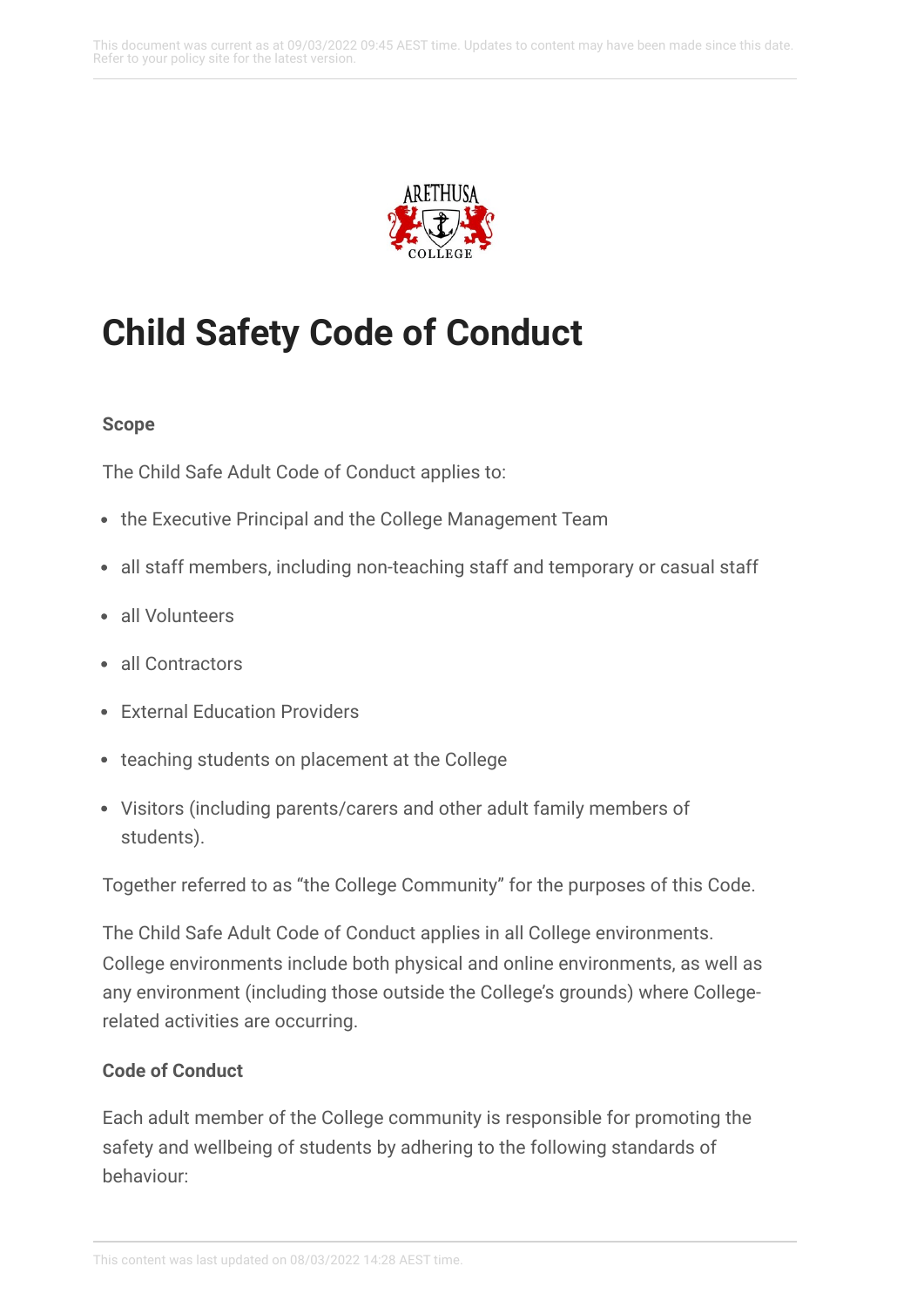# **DO:**

- Uphold Arethusa College's Statement of Commitment to Child Safety and Wellbeing at all times.
- Comply with applicable guidelines published by the College, including our Staff and Student [Professional](https://arethusa.policyconnect.com.au/module/133/page/9c68019b-74b4-4f9b-8307-50502b3750c3.md) Boundaries Policy and Child Safe Behavioural Guidelines for Specific [Circumstances.](https://arethusa.policyconnect.com.au/module/133/page/b630e5a9-6d9a-4829-a2fd-fa5220c2bc8b.md)
- Behave as a positive role model to students.
- Promote the protection, safety and wellbeing of students.
- Be vigilant and proactive with regard to student safety and child protection issues.
- Provide age-appropriate supervision for students.
- Treat all students with respect.
- Promote the safety, participation and empowerment of students with disability.
- Promote the cultural safety, participation and empowerment of linguistically and/or culturally diverse students and Aboriginal and Torres Strait Islander students.
- Use positive and affirming language towards students.
- Encourage students to 'have a say' and then listen to them with respect.
- Respect cultural, religious and political differences.
- Help provide an open, safe and supportive environment for all students to interact and socialise.
- Intervene when students are engaging in bullying or inappropriate behaviour towards others, for example humiliating or vilifying others.
- Ensure as far as practicable that adults are not left alone with a child.
- Report any breaches of this Child Safety Code of Conduct.
- Report concerns about child safety to one of the College's Child Protection Contact Officers and ensure that your legal obligations to report child abuse or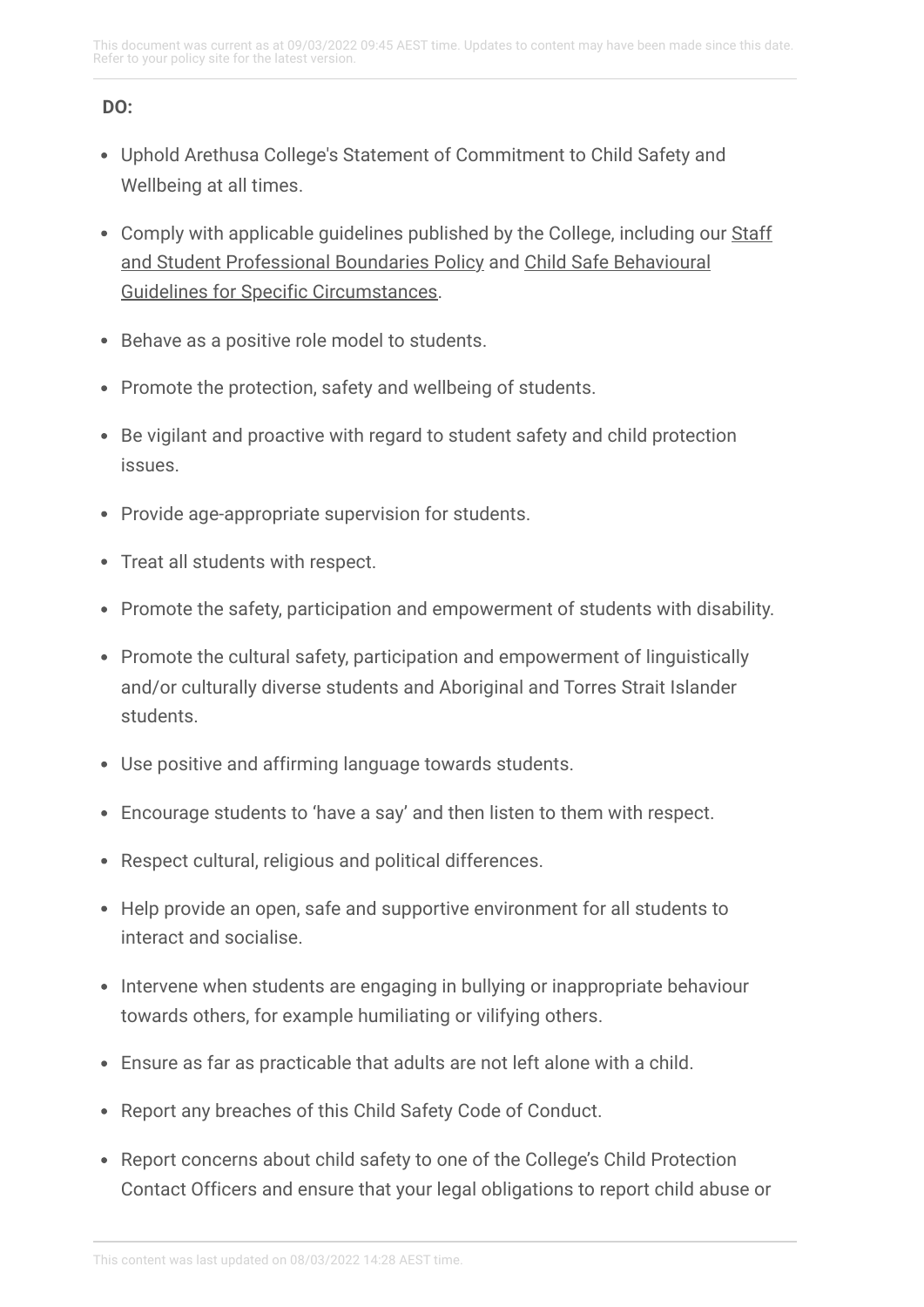other harm externally are met.

- Where an allegation of child abuse or other harm is made, ensure as quickly as possible that the student involved is safe.
- Call the Police on 000 if you have immediate concerns for a student's safety.
- Respect the privacy of students and their families and only disclose information to people who have a need to know.

## **DO NOT:**

- Engage in any form of inappropriate behaviour towards students or expose students to such behaviour.
- Engage in prejudicial or oppressive behaviour or use inappropriate language with students.
- Express personal views on cultures, race or sexuality in the presence of students or discriminate against any student based on culture, race, ethnicity or disability.
- Engage in open discussions of an adult nature in the presence of students.
- Engage in any form of sexual conduct with a student including making sexually suggestive comments and sharing sexually suggestive material.
- Engage in inappropriate or unnecessary physical conduct or behaviours including doing things of a personal nature that a student can do for themselves, such as toileting or changing clothes.
- Engage in any form of physical violence towards a student including inappropriately rough physical play.
- Use physical means or corporal punishment to discipline or control a student.
- Engage in any form of behaviour that has the potential to cause a student serious emotional or psychological harm.
- Develop 'special relationships' with students that could be seen as favouritism (for example the offering of gifts or special treatment to specific students).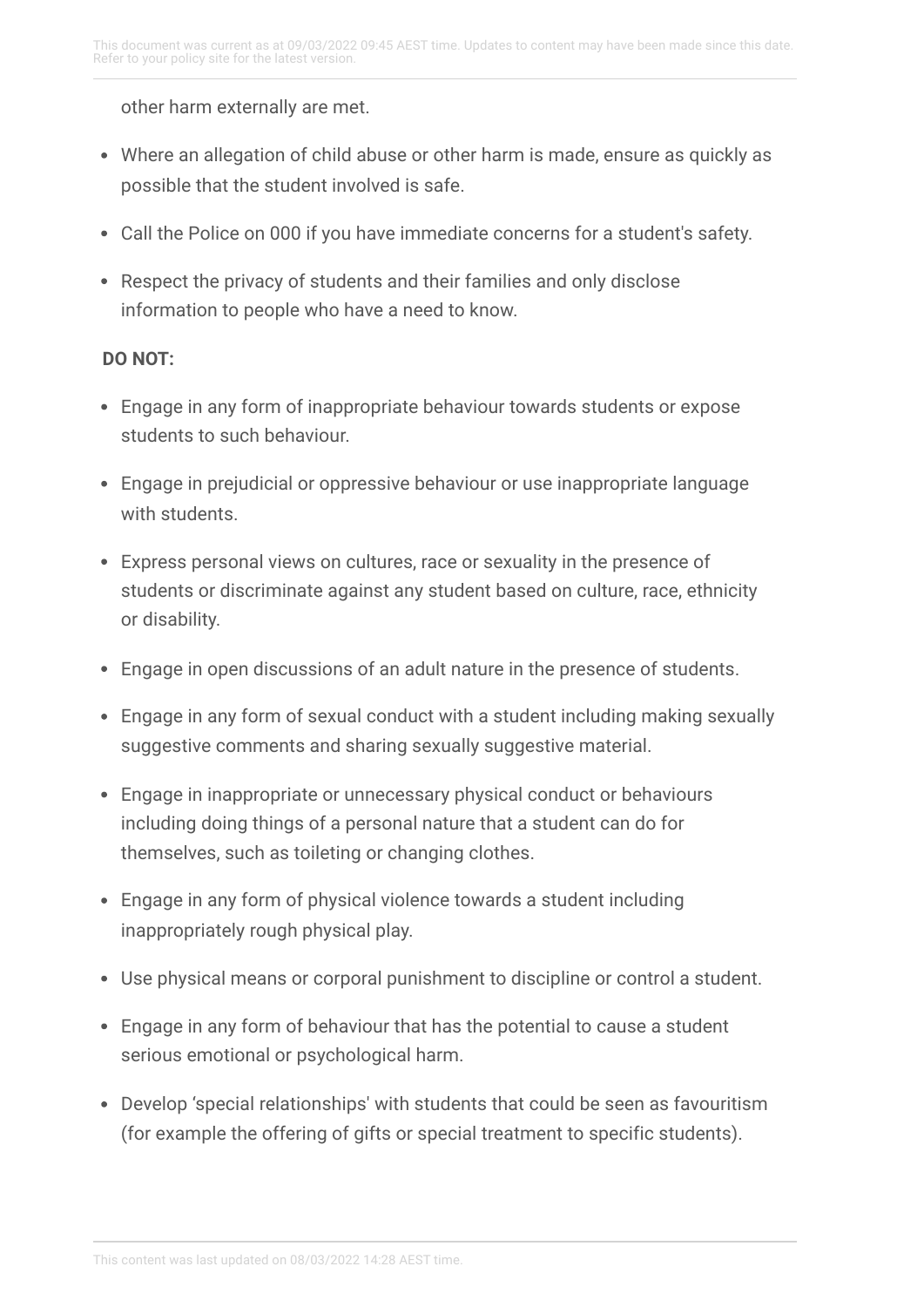- Engage in undisclosed private meetings with a student who is not your own child.
- Engage in inappropriate personal communications with a student through any medium, including online.
- Engage in activities with a student who is not your own child, outside of school hours and without permission from the student's parent/carer.
- Engage in inappropriate personal communications with a student through any medium, including any online contact or interactions with a student.
- Take or publish (including online) photos, movies or recordings of a student without parental/carer consent.
- Post online any information about a student that may identify them such as their: full name; age; e-mail address; telephone number; residence; school; or details of a club or group they may attend.
- Ignore or disregard any suspected or disclosed child abuse or other harm.

# **Report Any Concerns**

It is the College's policy that any breach of the Child Safety Code of Conduct is a child safety incident. All staff, Direct Contact and Regular Volunteers, and Direct Contact and Regular Contractors who witness, or suspect, any breach of this Code of Conduct must report their concern internally and, if required, also externally.

**Students** are provided with information about and encouraged to use multiple pathways to raise child safety incidents or concerns about or at the College, including breaches of the Child Safety Code of Conduct. These include informal and formal ways, an 'anonymous' way, and external child advocacy or child safety organisations.

**Parents/carers, family members or other community members** who witness or suspect that there has been a breach of this Code of Conduct, or have concerns that a child or young person associated with the College may be subject to abuse or harm from a member of staff, a Volunteer or a Contractor, should contact:

• the College's Senior Child Protection Contact Officer Lisa Coles, by phoning 0402 812 247 or emailing lisa.coles@arethusa.qld.edu.au, or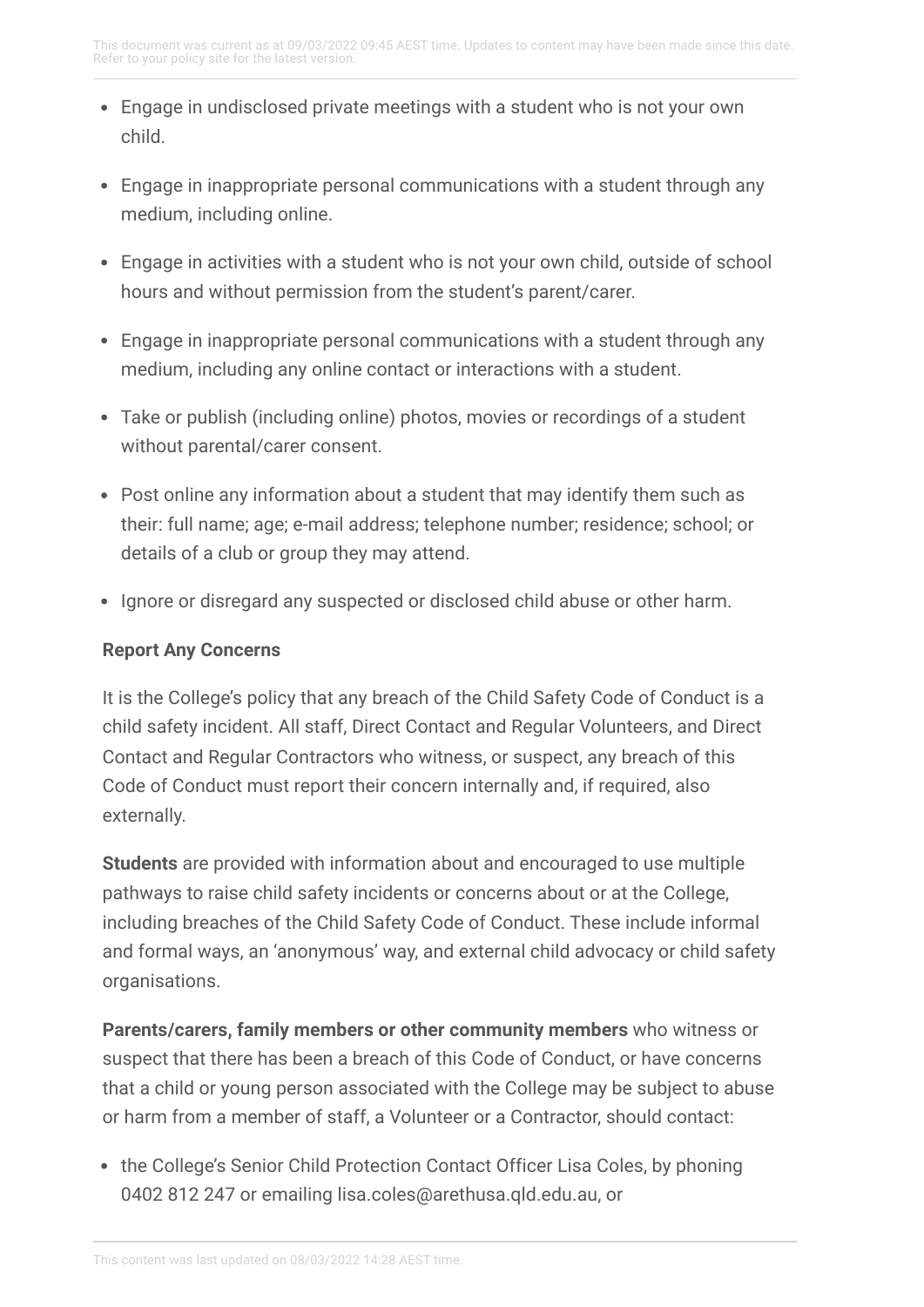• the Executive Principal (if the concern relates to the Executive Principal, contact the Chair of the Board).

Communications will be treated confidentially on a 'need to know basis'.

**Whenever there are concerns that a child or young person is in immediate danger, the Police should be contacted on 000.**

## **Responding to Breaches of the Child Safety Code of Conduct**

Our Procedures for Responding to and Reporting Child Safety Incidents and Concerns include:

- information for Staff, including stated staff members to whom a student may report inappropriate behaviour by another staff member, and relevant Volunteers and Contractors about how to identify key indicators of child abuse and other harm, including how to identify inappropriate behaviour by other staff members
- a requirement to report all child safety incidents or concerns, including inappropriate behaviour by staff members, internally
- setting out how to report child safety incidents or concerns, including inappropriate behaviour by other staff members, to relevant external authorities
- detailed procedures setting out the College's response to child safety incidents or concerns that occur at or involve the College or its Staff, Volunteers and **Contractors**
- a Child Protection Program Breach Management Plan, which sets out possible consequences for breaching the Child Safety Code of Conduct.

## **Consequences for Breaching the Child Safety Code of Conduct**

Staff, including the Management Team and Executive Principal, Volunteers and Contractors who breach this Code of Conduct may be subject to disciplinary actions that could include (depending on the severity of the breach):

- remedial education
- counselling